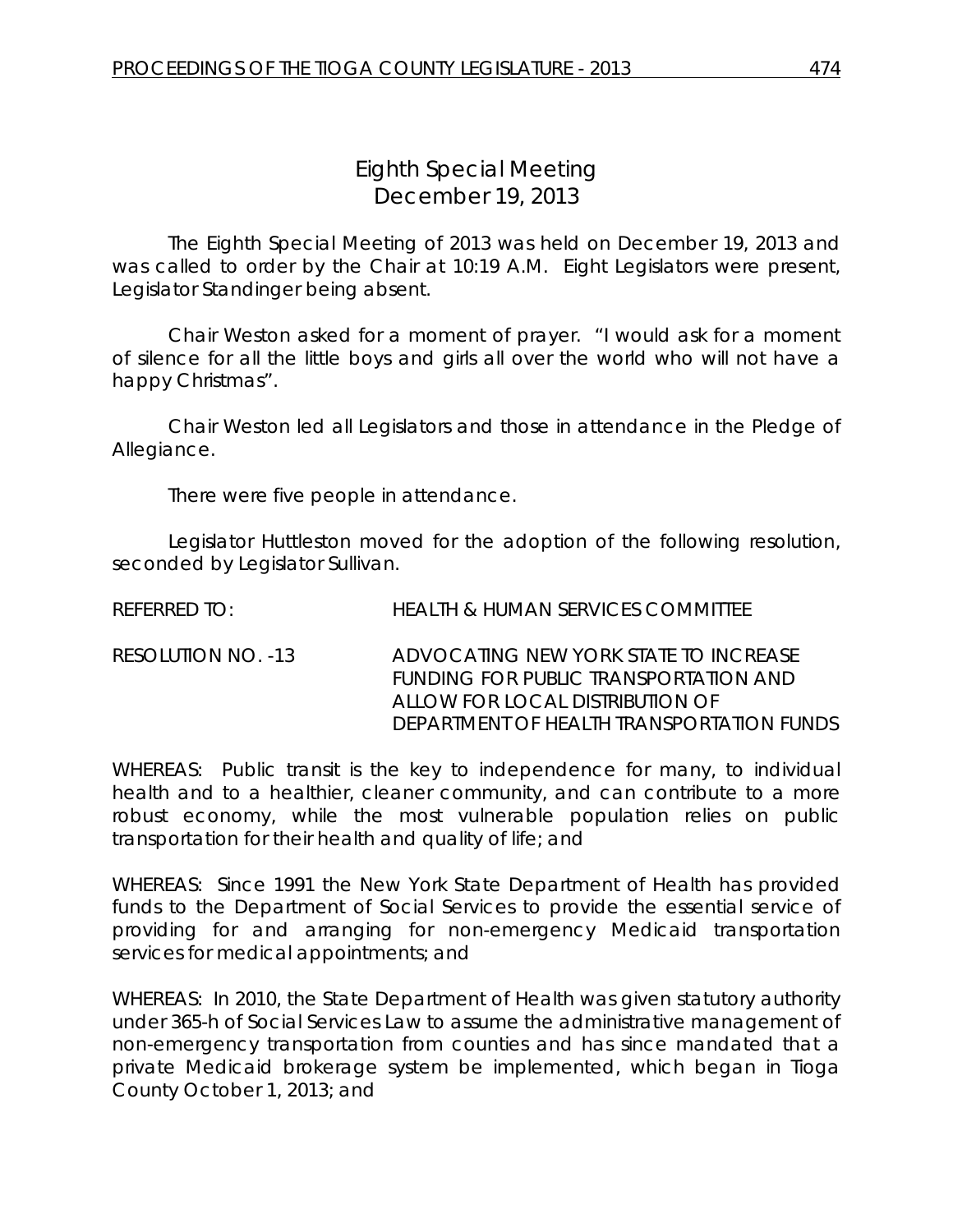WHEREAS: Medical Answering Services (MAS) from Syracuse was awarded the state contract and rides that would have been previously assigned to the public transit were switched to taxis and ambulette/ambulance providers, many from outside the county; and

WHEREAS: The intent of the NYS Dept. of Health take over granted by 365-h was to reduce Medicaid costs and payments, but without public transportation available in Tioga County Medicaid recipients in need of non-emergency transportation services will no longer be able to pay for their own trips to medical appointments using the public system; and

WHEREAS: Medicaid eligible riders will be forced to seek approval for taxi transportation from the State which will increase the overall costs of nonemergency transportation paid for by Medicaid; and

WHEREAS: The elimination of Medicaid funding to support the portion of ridership attributed to Medicaid recipients using public transportation has dramatically impacted the public transit system in Tioga County, and as a result Tioga County could face the loss of public transit in the county; now therefore be it

RESOLVED:That the Tioga County Legislature hereby opposes this mandate to work with an out-of-county brokerage firm, thus indirectly jeopardizing the public transit system that has benefitted County residents for the last 20 years; and be it further

RESOLVED: That the Tioga County Legislature requests that NYS pay a fair share of public transportation to support the general Medicaid ridership that relies on the system to independently get to their medical appointments; and be it further

RESOLVED: That the Tioga County Legislature calls upon our state representatives to act on behalf of those in need in Tioga County to assist in saving the public transit systems by repealing the mandated brokerage service and allowing local control over non-emergency Medicaid transportation; and be it further

RESOLVED: That a copy of this resolution be sent to Governor Andrew Cuomo; the NYS Association of Counties; State Senator, Thomas Libous; Assembly Speaker, Sheldon Silver; Assembly person, Christopher Friend and counties throughout NYS that are facing similar problems providing public transportation due to yet another NYS mandate.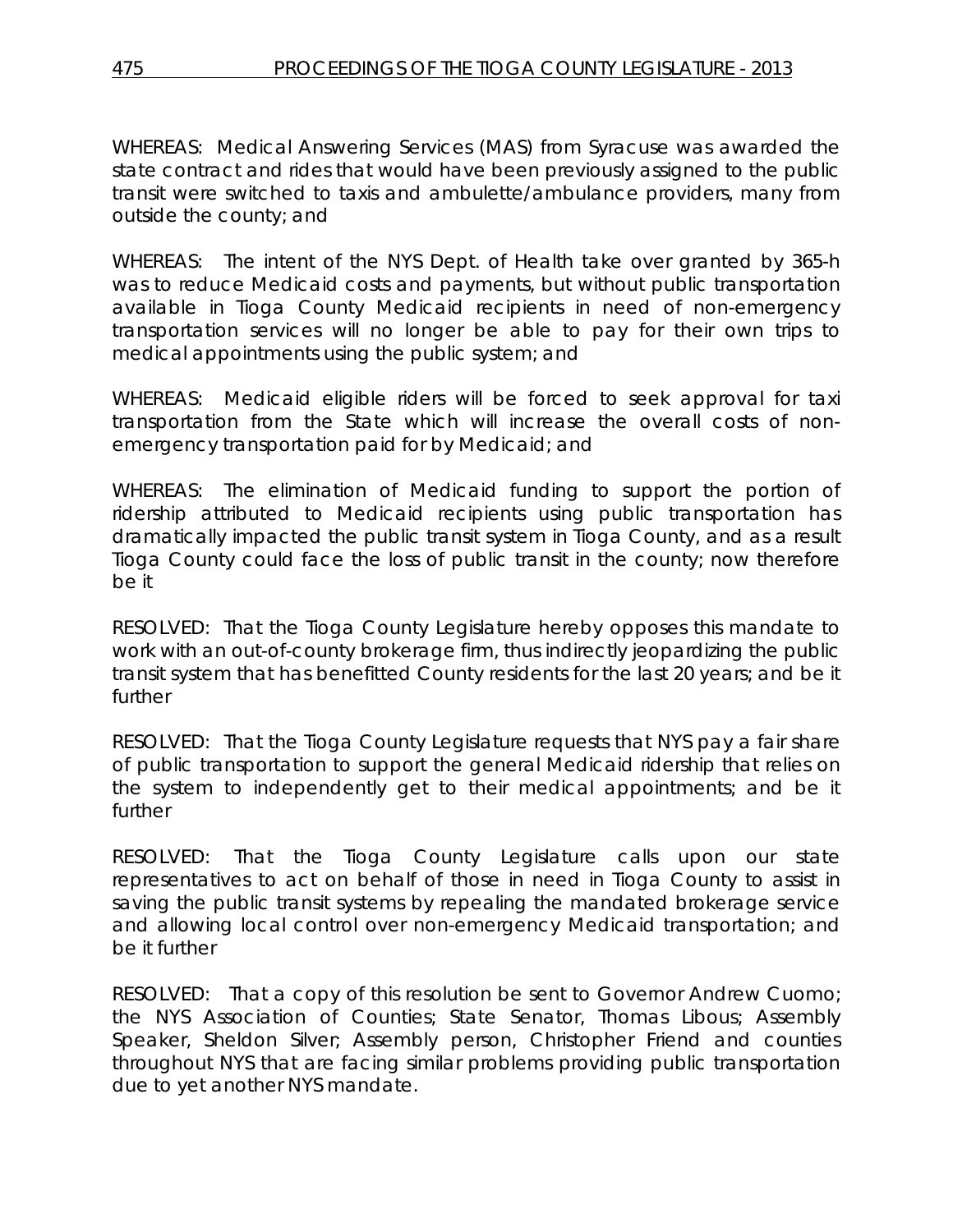ROLL CALL VOTE Yes – None.

No – Legislators Weston, Roberts, Sauerbrey, Sullivan, Case, Hollenbeck, Huttleston, and Monell.

Absent – Legislator Standinger.

RESOLUTION DEFEATED.

Legislator Roberts moved for the adoption of the following resolution, seconded by Legislator Sauerbrey.

| REFERRED TO:          | PUBLIC WORKS<br>$F(\hat{A}A)$                                       |
|-----------------------|---------------------------------------------------------------------|
| RESOLUTION NO. 339-13 | AWARD BID FOR FLOOD MITIGATION<br>CLERK'S BUILDING/COURTHOUSE ANNEX |

WHEREAS: The Clerk's Building/Courthouse Annex was substantially damaged by the 2011 flood; and

WHEREAS: FEMA maintains a funding program which provides for flood mitigation projects; and

WHEREAS: Tioga County has decided to participate in that program and has had McFarland Johnson Engineers design projects to mitigate the building for future flood events in accordance with FEMA recommendations; and

WHEREAS: Bids were received on November 20, 2013 with one bidder Holmes Contracting deemed to be unresponsive bid since it had:

- 1) No projects under construction or under contract
- 2) No information on employees as required
- 3) No list of subcontractors as required
- 4) No list of suppliers as required
- 5) No experience in similar projects
- 6) The bid bond submitted in an improper form
- 7) No experience with flood gates which is a critical component of the project

And

WHEREAS: McFarland Johnson recommends that the bids be awarded to the following lowest responsible bidders furnishing the required security, as follows: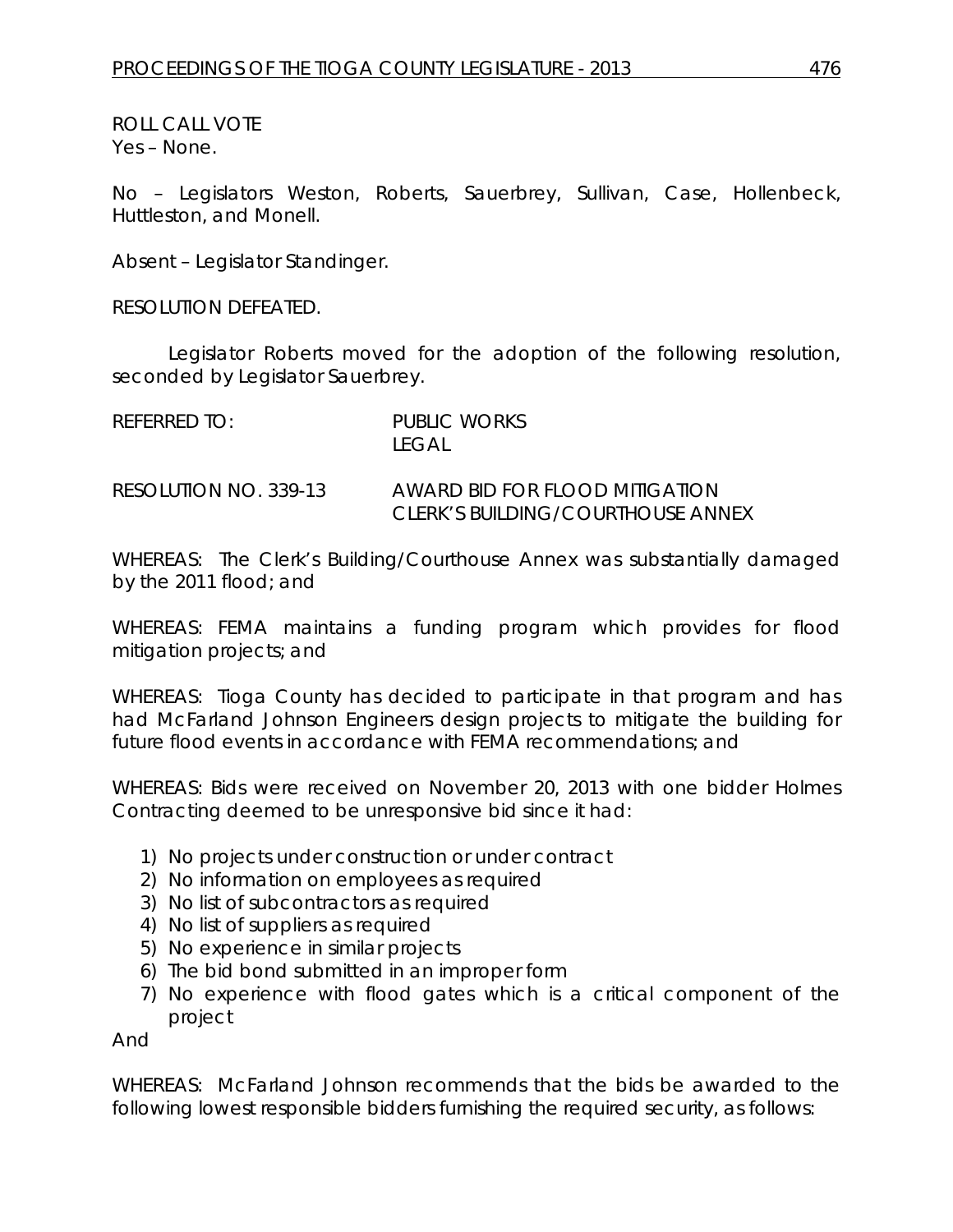| General Contractor: Andrew R. Mancini |                        | \$38,000  |
|---------------------------------------|------------------------|-----------|
| Electric:                             | <b>Nelcorp</b>         | \$172,000 |
| <b>HVAC Contract:</b>                 | J&K Plumbing & Heating | \$50,000  |

Therefore be it

RESOLVED: That the Tioga County Legislature finds, for the reasons set forth above, that Holmes Contracting is not the lowest responsible bidder; and it is further

RESOLVED: That the Tioga County Legislature awards the bids to the lowest responsible bidders as follows:

|                       | General Contractor: Andrew R. Mancini | \$ 38,000 |
|-----------------------|---------------------------------------|-----------|
| Electric:             | <b>Nelcorp</b>                        | \$172,000 |
| <b>HVAC Contract:</b> | J&K Plumbing & Heating                | \$ 50,000 |

ROLL CALL VOTE

Yes – Legislators Weston, Roberts, Sauerbrey, Sullivan, Case, Hollenbeck, Huttleston, and Monell.

No – None.

Absent – Legislator Standinger.

RESOLUTION ADOPTED.

Legislator Roberts moved for the adoption of the following resolution, seconded by Legislator Sullivan.

| REFERRED TO:          | PUBLIC WORKS<br>I FGAL.                             |
|-----------------------|-----------------------------------------------------|
| RESOLUTION NO. 340-13 | AWARD BID FOR FLOOD MITIGATION<br><b>COURTHOUSE</b> |

WHEREAS: The Courthouse was substantially damaged by the 2011 flood; and

WHEREAS: FEMA maintains a funding program which provides for flood mitigation projects; and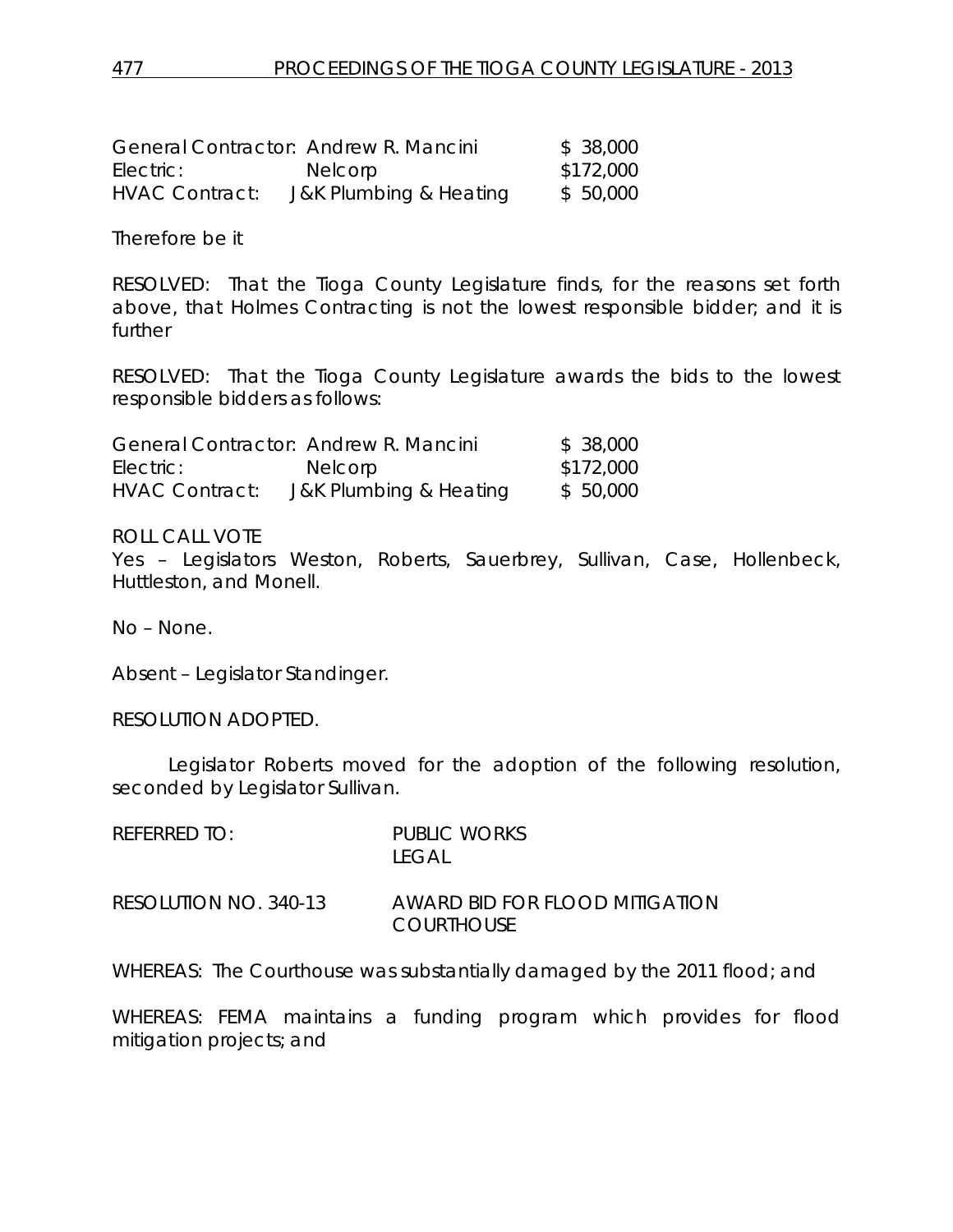WHEREAS: Tioga County has decided to participate in that program and has had McFarland Johnson Engineers design projects to mitigate the building for future flood events in accordance with FEMA recommendations; and

WHEREAS: Bids were received on November 20, 2013 with one bidder Holmes Contracting deemed to be unresponsive bid since it had:

- 1) No projects under construction or under contract
- 2) No information on employees as required
- 3) No list of subcontractors as required
- 4) No list of suppliers as required
- 5) No experience in similar projects
- 6) The bid bond submitted in an improper form
- 7) No experience with flood gates which is a critical component of the project

And

WHEREAS: McFarland Johnson recommends that the bids be awarded to the following lowest responsible bidders furnishing the required security, as follows:

|                       | General Contractor: Andrew R. Mancini | \$63,000 |
|-----------------------|---------------------------------------|----------|
| Electric:             | <b>Nelcorp</b>                        | \$43,000 |
| <b>HVAC Contract:</b> | J&K Plumbing & Heating                | \$68,000 |

Therefore be it

RESOLVED: That the Tioga County Legislature finds, for the reasons set forth above, that Holmes Contracting is not the lowest responsible bidder; and it is further

RESOLVED: That the Tioga County Legislature awards the bids to the lowest responsible bidders as follows:

|                       | General Contractor: Andrew R. Mancini | \$63,000 |
|-----------------------|---------------------------------------|----------|
| Electric:             | <b>Nelcorp</b>                        | \$43,000 |
| <b>HVAC Contract:</b> | J&K Plumbing & Heating                | \$68,000 |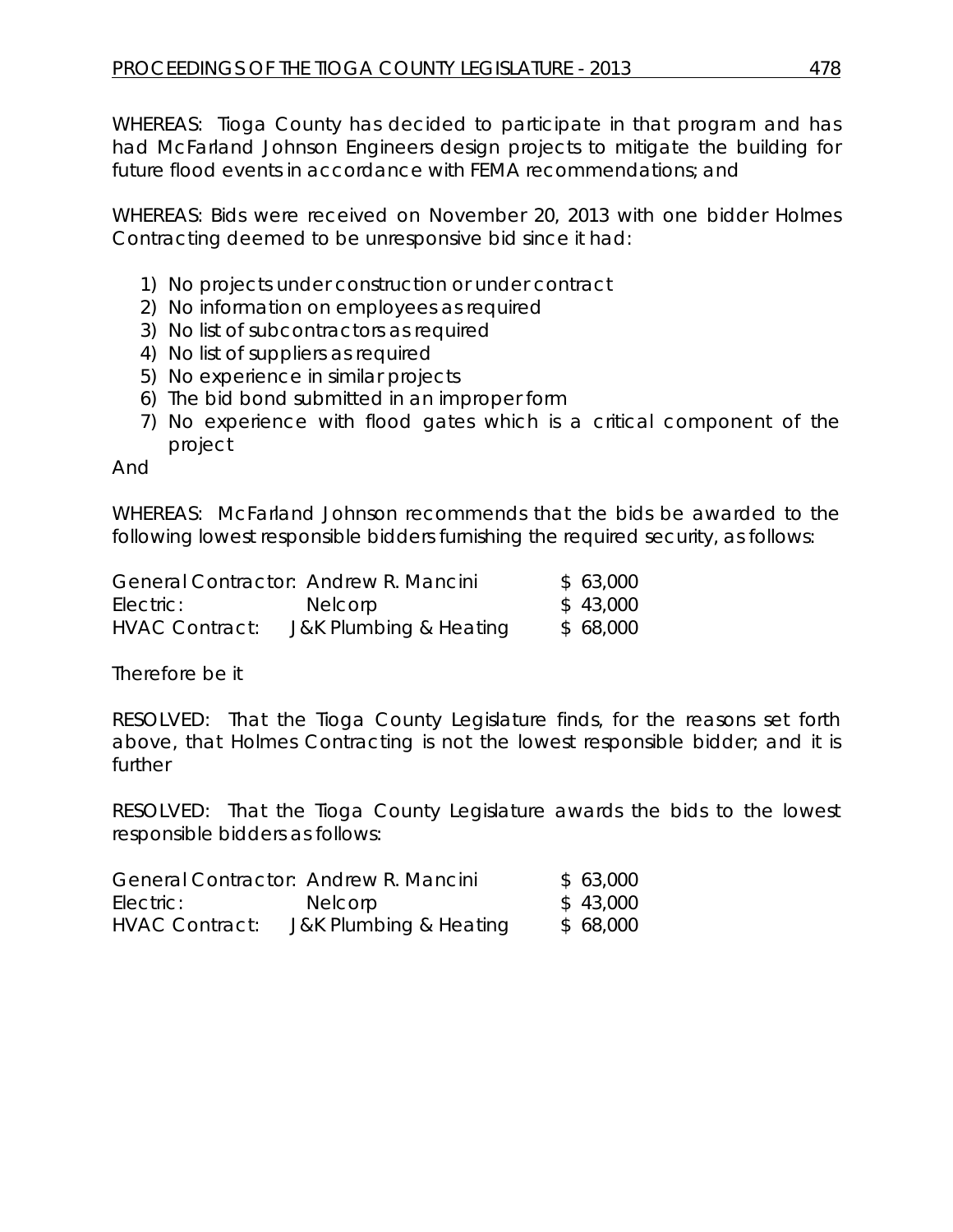ROLL CALL VOTE

Yes – Legislators Weston, Roberts, Sauerbrey, Sullivan, Case, Hollenbeck, Huttleston, and Monell.

No – None.

Absent – Legislator Standinger.

RESOLUTION ADOPTED.

Legislator Roberts moved for the adoption of the following resolution, seconded by Legislator Sullivan.

| RFFFRRFD TO:          | PUBLIC WORKS<br>I FGAL.                                  |
|-----------------------|----------------------------------------------------------|
| RESOLUTION NO. 341-13 | AWARD BID FOR FLOOD MITIGATION<br>COUNTY OFFICE BUILDING |

WHEREAS: The County Office Building was substantially damaged by the 2011 flood; and

WHEREAS: FEMA maintains a funding program which provides for flood mitigation projects; and

WHEREAS: Tioga County has decided to participate in that program and has had McFarland Johnson Engineers design projects to mitigate the building for future flood events in accordance with FEMA recommendations; and

WHEREAS: Bids were received on November 20, 2013 with one bidder Holmes Contracting deemed to be unresponsive bid since it had:

- 1) No projects under construction or under contract
- 2) No information on employees as required
- 3) No list of subcontractors as required
- 4) No list of suppliers as required
- 5) No experience in similar projects
- 6) The bid bond submitted in an improper form
- 7) No experience with flood gates which is a critical component of the project

And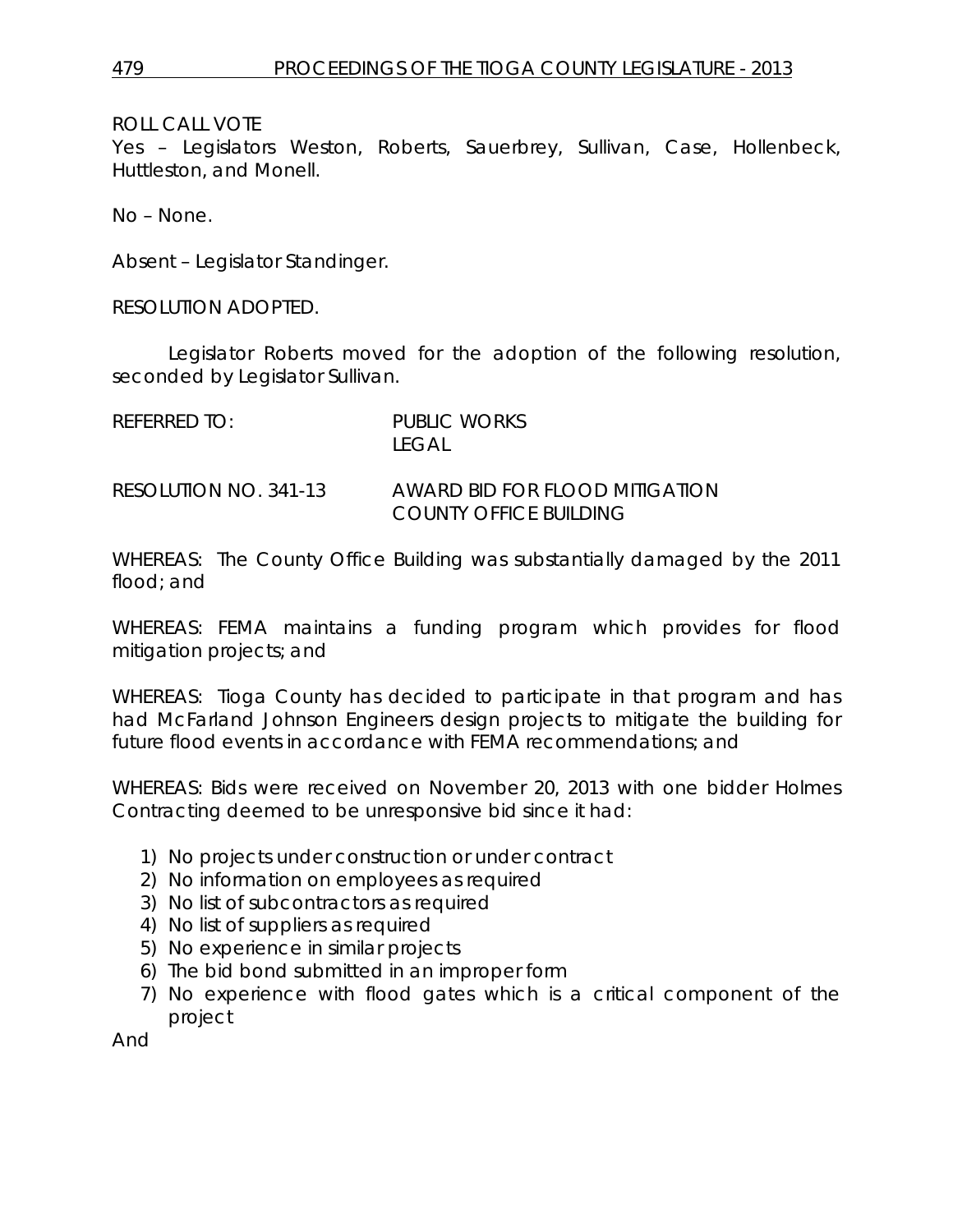WHEREAS: McFarland Johnson recommends that the bids be awarded to the following lowest responsible bidders furnishing the required security, as follows:

|                | General Contractor: Andrew R. Mancini | \$160,000 |
|----------------|---------------------------------------|-----------|
| Electric:      | Panko Electric                        | \$23,000  |
| HVAC Contract: | J&K Plumbing & Heating                | \$61,000  |

Therefore be it

RESOLVED: That the Tioga County Legislature finds, for the reasons set forth above, that Holmes Contracting is not the lowest responsible bidder; and it is further

RESOLVED: That the Tioga County Legislature awards the bids to the lowest responsible bidders as follows:

|                       | General Contractor: Andrew R. Mancini | \$160,000 |
|-----------------------|---------------------------------------|-----------|
| Electric:             | Panko Electric                        | \$23,000  |
| <b>HVAC Contract:</b> | J&K Plumbing & Heating                | \$ 61,000 |

ROLL CALL VOTE

Yes – Legislators Weston, Roberts, Sauerbrey, Sullivan, Case, Hollenbeck, and Monell.

No – Legislator Huttleston.

Absent – Legislator Standinger.

RESOLUTION ADOPTED.

Legislator Roberts moved for the adoption of the following resolution, seconded by Legislator Sauerbrey.

RESOLUTION NO. 342-13 *AMEND COUNTY POLICY 44; NON-UNION BENEFITS*

WHEREAS: County Policy 44 outlines Non-Union benefits, including health insurance contributions; and

WHEREAS: Effective January 1, 2014, two part-time Attorney positions in the District Attorney's Office will be increased in hours to 4 days per week, on average; and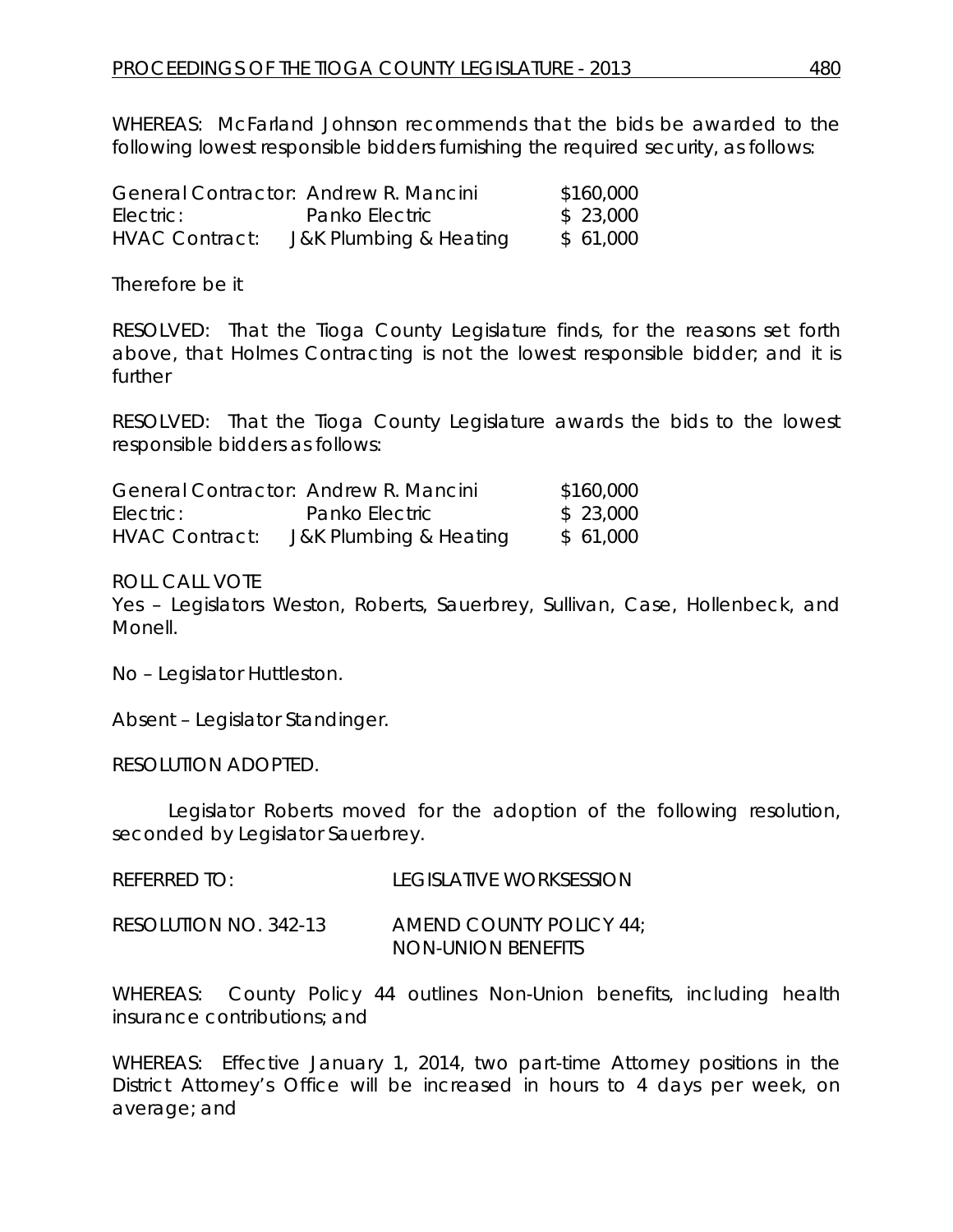WHEREAS: This raised the question of whether their health insurance contributions should be the same as part-time Attorneys or full-time staff; and

WHEREAS: The Legislature prefers that the 4 day per week positions qualify to contribute the same as full-time staff toward health insurance; therefore be it

RESOLVED: That Section 5: Health & Dental Insurance paragraph 1 "Eligibility" be amended to read as follows:

"Eligibility: All full-time employees, Elected Officials, and part-time Attorneys (except those in the Treasurer's Office) are eligible to participate in the Health/Dental/Vision programs"

## and be it further

RESOLVED: That Section 5 of County Policy 44 shall be amended effective January 1, 2014 to have the 2014 Contributions Chart read as follows:

## Contributions:

|                                    | 2013           | 2014            |
|------------------------------------|----------------|-----------------|
| Legislators                        | 7% of premium  | 8½% of premium  |
| Full-time hired prior to 1/1/09    | 10% of premium | 12½% of premium |
| Full-time hired on or after 1/1/09 | 15% or premium | 15% of premium  |
| 4 day/week Attorneys               |                | 15% of premium  |
| Part-time Attorneys                | 20% or premium | 20% of premium  |

## ROLL CALL VOTE

Yes – Legislators Weston, Roberts, Sauerbrey, Case, Hollenbeck, Huttleston, and Monell.

No – Legislator Sullivan.

Absent – Legislator Standinger.

RESOLUTION ADOPTED.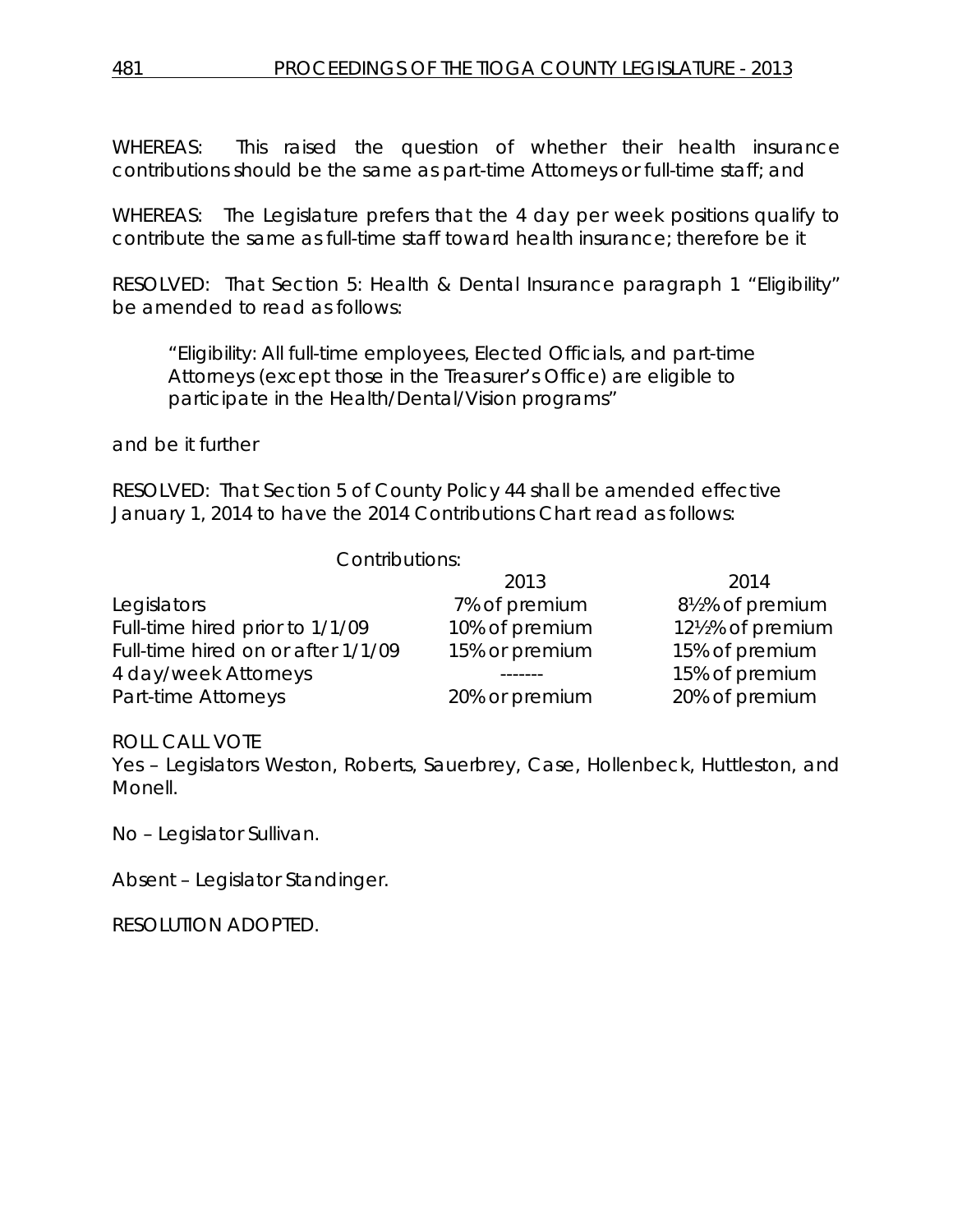Legislator Sullivan moved for the adoption of the following resolution, seconded by Legislator Sauerbrey.

| REFERRED TO: | <b>LEGISLATIVE WORKSESSION</b> |
|--------------|--------------------------------|
|              |                                |

RESOLUTION NO. 343-13 *RATIFY COLLECTIVE BARGAINING AGREEMENT WITH TIOGA COUNTY CORRECTIONS ASSOCIATION (TCCA)*

WHEREAS: The previous collective bargaining agreement expired December 31, 2012; and

WHEREAS: The negotiation process for a successor agreement has been underway since September 2012; and

WHEREAS: The members of the TCCA voted on December 18, 2013 to approve a four-year proposal for the years 2013-2016; therefore be it

RESOLVED: That the Tioga County Legislature hereby ratifies the collective bargaining agreement with TCCA for the term January 1, 2013 – December 31, 2016; and be it further

RESOLVED: That the Budget Officer is hereby authorized to appropriate funds in accordance with the terms of the agreement.

ROLL CALL VOTE Yes – Legislators Weston, Roberts, Sauerbrey, Sullivan, Case, Hollenbeck, Huttleston, and Monell.

No – None.

Absent – Legislator Standinger.

RESOLUTION ADOPTED.

Legislator Sullivan moved for the adoption of the following resolution, seconded by Legislator Sauerbrey.

| REFERRED TO:          | LEGISLATIVE WORKSESSION                                                                  |
|-----------------------|------------------------------------------------------------------------------------------|
| RESOLUTION NO. 344-13 | AUTHORIZE SALARY OF FULL-TIME<br>ASSISTANT PUBLIC DEFENDER<br>(PUBLIC DEFENDER'S OFFICE) |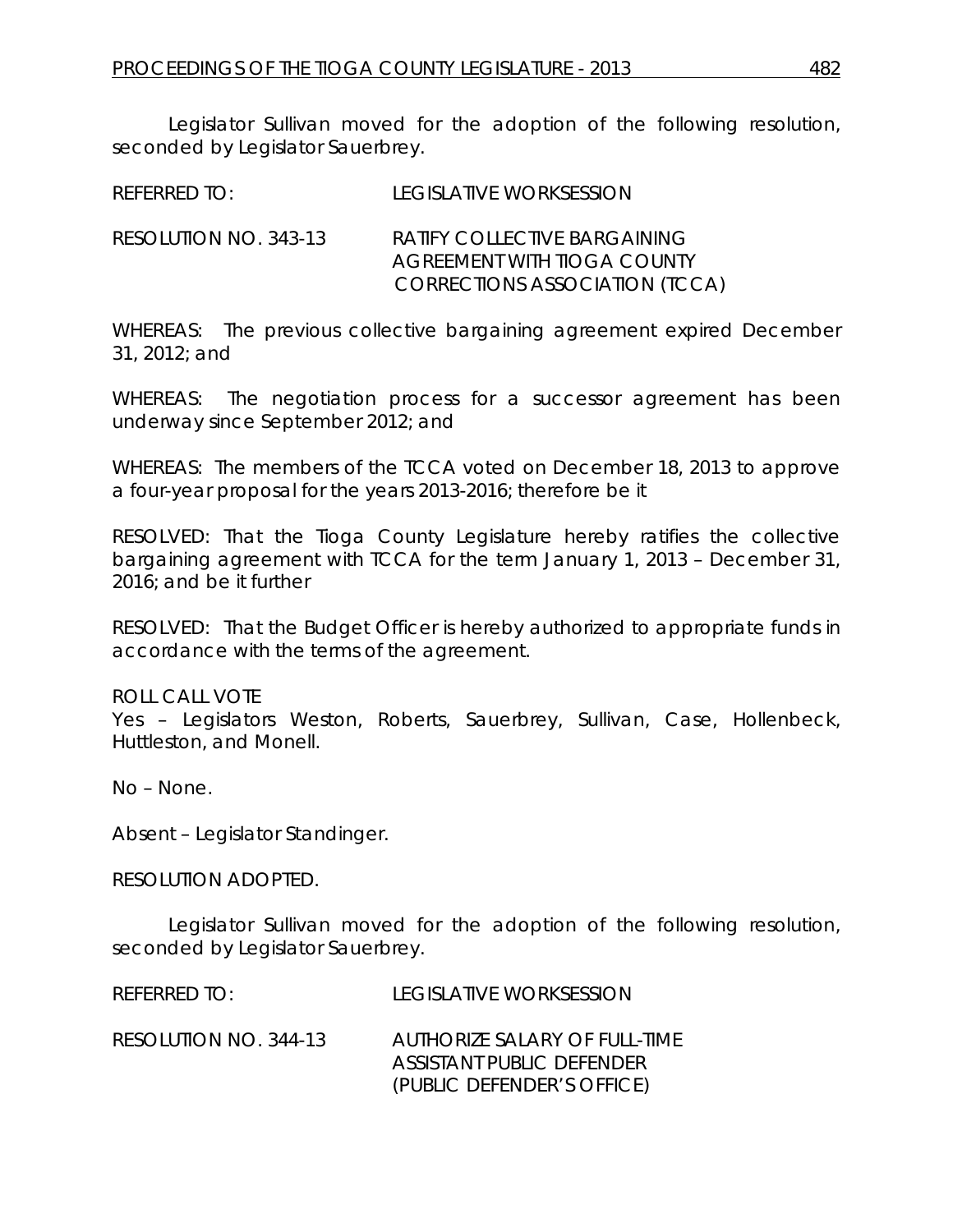WHEREAS: Resolution #288-13 authorized the creation and hiring of a full-time Assistant Public Defender effective January 2, 2014; and

WHEREAS: The Public Defender has selected Mari Townsend to fill the position; therefore be it

RESOLVED: That an annual salary of \$55,000 is hereby authorized effective January 2, 2014 for Mari Townsend.

ROLL CALL VOTE Yes – Legislators Weston, Roberts, Sauerbrey, Sullivan, Case, Hollenbeck, Huttleston, and Monell.

No – None.

Absent – Legislator Standinger.

RESOLUTION ADOPTED.

Legislator Sullivan moved for the adoption of the following resolution, seconded by Legislator Sauerbrey.

REFERRED TO: LEGISLATIVE WORKSESSION

## RESOLUTION NO. 345-13 *AUTHORIZE WAIVER OF HIRING DELAY; INCREASE HOURS; AUTHORIZE SALARIES (DISTRICT ATTORNEY'S OFFICE)*

WHEREAS: As a result of the November election, a new District Attorney, Kirk Martin, will take office on January 1, 2014; and

WHEREAS: This change will result in staffing changes in several of the positions within the office; and

WHEREAS: It would be impractical to require the vacant positions to remain vacant for 90 days before appointments become effective; and

WHEREAS: Kirk Martin has selected his appointees for some of the positions; and

WHEREAS: The District Attorney elect has presented a proposed reorganization plan to the Legislature, which was approved; therefore be it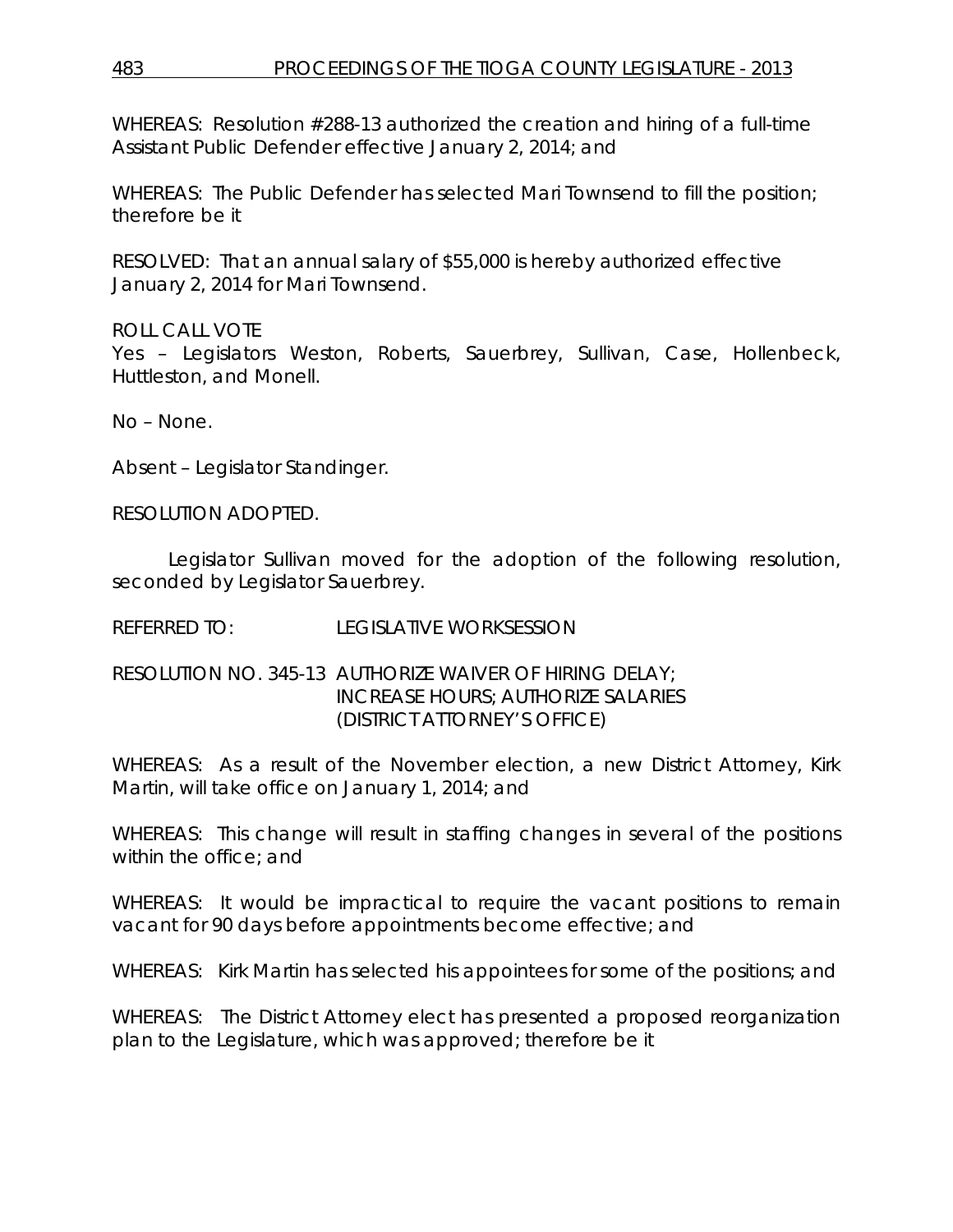RESOLVED: That the Legislature hereby waives the 90-day Hiring Delay for the 1st Assistant District Attorney, 3rd Assistant District Attorney and Secretary to the District Attorney positions; and be it further

RESOLVED: That the positions of 1<sup>st</sup> Assistant District Attorney and 2<sup>nd</sup> Assistant District Attorney shall have increased hours effective January 2014, averaging 4 days per week, resulting in Hiring Ranges of \$50,343-\$60,343 for 1st Assistant District Attorney and \$42,980 - \$52,980 for 2<sup>nd</sup> Assistant District Attorney; and be it further

RESOLVED: That due to the reorganization, the 3rd Assistant District Attorney Hiring Range shall be reduced from \$30,154 - \$30,908 to \$28,000 - \$28,700 effective January 1, 2014; and be it further

RESOLVED: That the Legislature hereby approves the following 2014 salaries for the District Attorney's appointments, effective January 1, 2014:

| Eric Gartenman | 1 <sup>st</sup> Assistant District Attorney | \$60,000            |
|----------------|---------------------------------------------|---------------------|
| Cheryl Mancini | 2 <sup>nd</sup> Assistant District Attorney | \$48,500            |
| <b>Unknown</b> | 3rd Assistant District Attorney             | $$28,000 - $28,700$ |
| <b>Unknown</b> | Secretary to District Attorney              | $$26,909 - $36,909$ |

ROLL CALL VOTE

Yes – Legislators Weston, Roberts, Sauerbrey, Sullivan, Case, Hollenbeck, and Huttleston.

No – Legislator Monell.

Absent – Legislator Standinger.

RESOLUTION ADOPTED.

Legislator Monell moved for the adoption of the following resolution, seconded by Legislator Hollenbeck.

| REFERRED TO:          | PERSONNEL COMMITTEE                             |
|-----------------------|-------------------------------------------------|
| RESOLUTION NO. 346-13 | STAFF CHANGES FOR 2014<br>(VARIOUS DEPARTMENTS) |

WHEREAS: Various Departments proposed staffing changes for 2014 during the 2014 Budget preparation process; therefore be it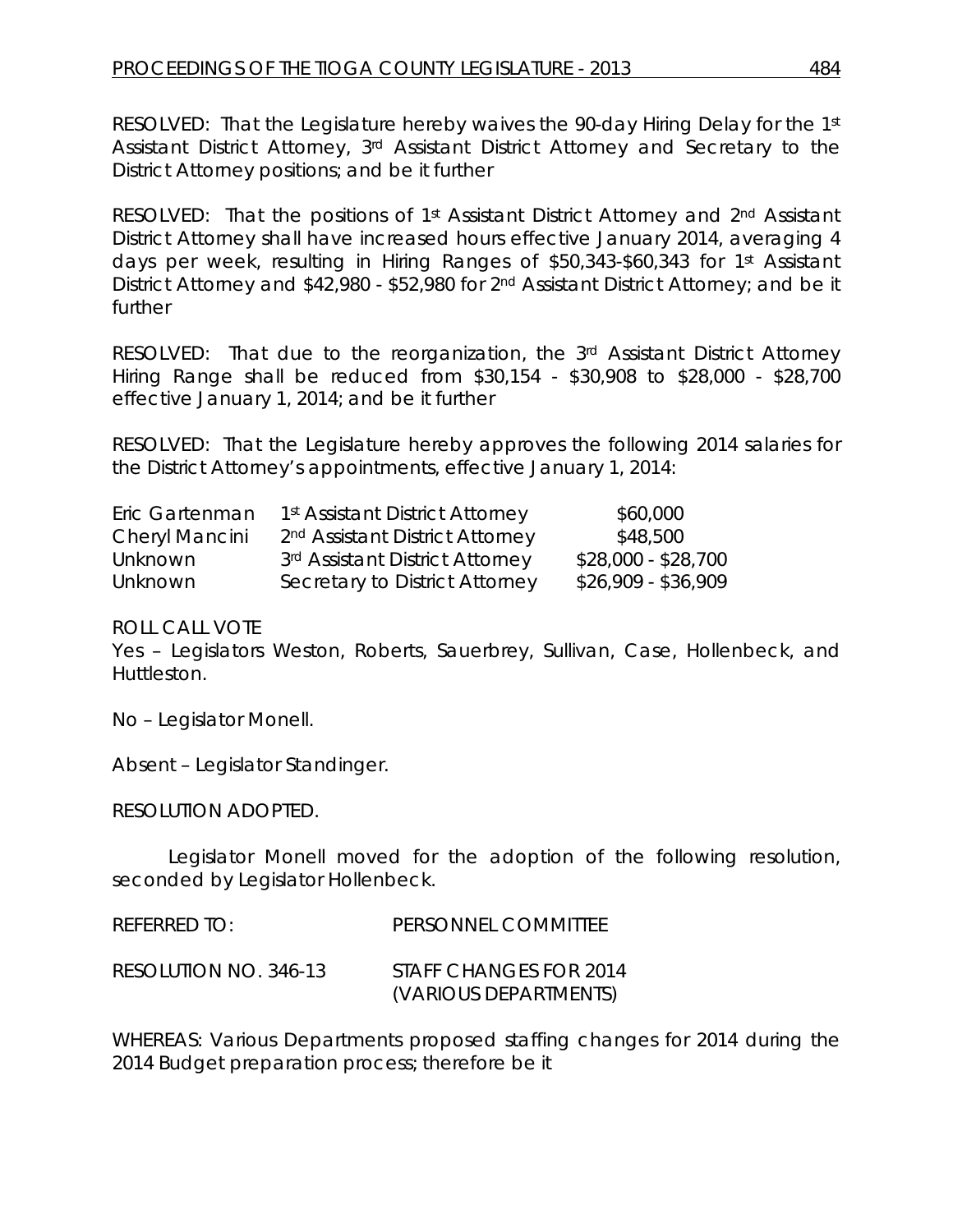RESOLVED: That the following position changes are effective January 1, 2014 unless noted otherwise:

| Name:                            | Current Title/<br>Salary Grade:                                                                        |                        | New Title/<br>Salary Grade:                                   | <b>Budget</b><br>Impact:                |
|----------------------------------|--------------------------------------------------------------------------------------------------------|------------------------|---------------------------------------------------------------|-----------------------------------------|
|                                  |                                                                                                        | <b>FIRE</b>            |                                                               |                                         |
| R. Ervay<br>A. Ervay             |                                                                                                        |                        | EMT Instructor (PT)/\$12.50/hr<br>EMT Instructor (PT)/\$20/hr | $+$ \$650<br>$+ $7,100$                 |
|                                  |                                                                                                        | <b>MENTAL HYGIENE</b>  |                                                               |                                         |
| 1 Vacant                         | Senior CSW<br>(Grade XVII)                                                                             |                        | Certified Alcohol & Drug<br>Counselor (Grade XI)              | $-$14,299$                              |
|                                  |                                                                                                        | <b>PUBLIC DEFENDER</b> |                                                               |                                         |
| G. Awad<br>T. Miller<br>T. Cline | Public Defender (PT)<br>1st Assist Public Defender (PT)<br>2 <sup>nd</sup> Assist Public Defender (PT) |                        | Salary Increase<br>Salary Increase<br>Salary Increase         | $+ $10,400$<br>$+ $4,450$<br>$+ $4,450$ |
|                                  |                                                                                                        | PUBLIC HEALTH          |                                                               |                                         |
| 1 Vacant                         | <b>Community Health Nurse</b><br>(Grade XV)                                                            |                        | Abolished                                                     | $-$ \$48,945                            |
| 5 positions                      | Registered Professional Nurse<br>PT Temp/ \$27.80/hr                                                   |                        | Abolished                                                     | $-$ \$96,400<br>(\$19,280 each)         |
| 2 positions                      | Home Health Aide<br>PT Temp/\$18.65/hr                                                                 |                        | Abolished                                                     | $-$ \$24,828<br>$($12,414$ each)        |
| J. Zepkowski                     | Registered Prof. Nurse<br>FT (Grade XIV)                                                               |                        | Abolished                                                     | $-$ \$53,314                            |
|                                  |                                                                                                        | <b>PUBLIC WORKS</b>    |                                                               |                                         |
| D. Ackley                        | Maint. Mechanic III<br>(Grade 4)                                                                       |                        | Maint, Mechanic III<br>(Grade 3)                              | $+ $1,307$                              |
|                                  | M. Calabrese Maint. Mechanic I<br>(Grade 5)                                                            |                        | Maint. Mechanic II<br>(Grade 4)                               | $+ $1,357$                              |